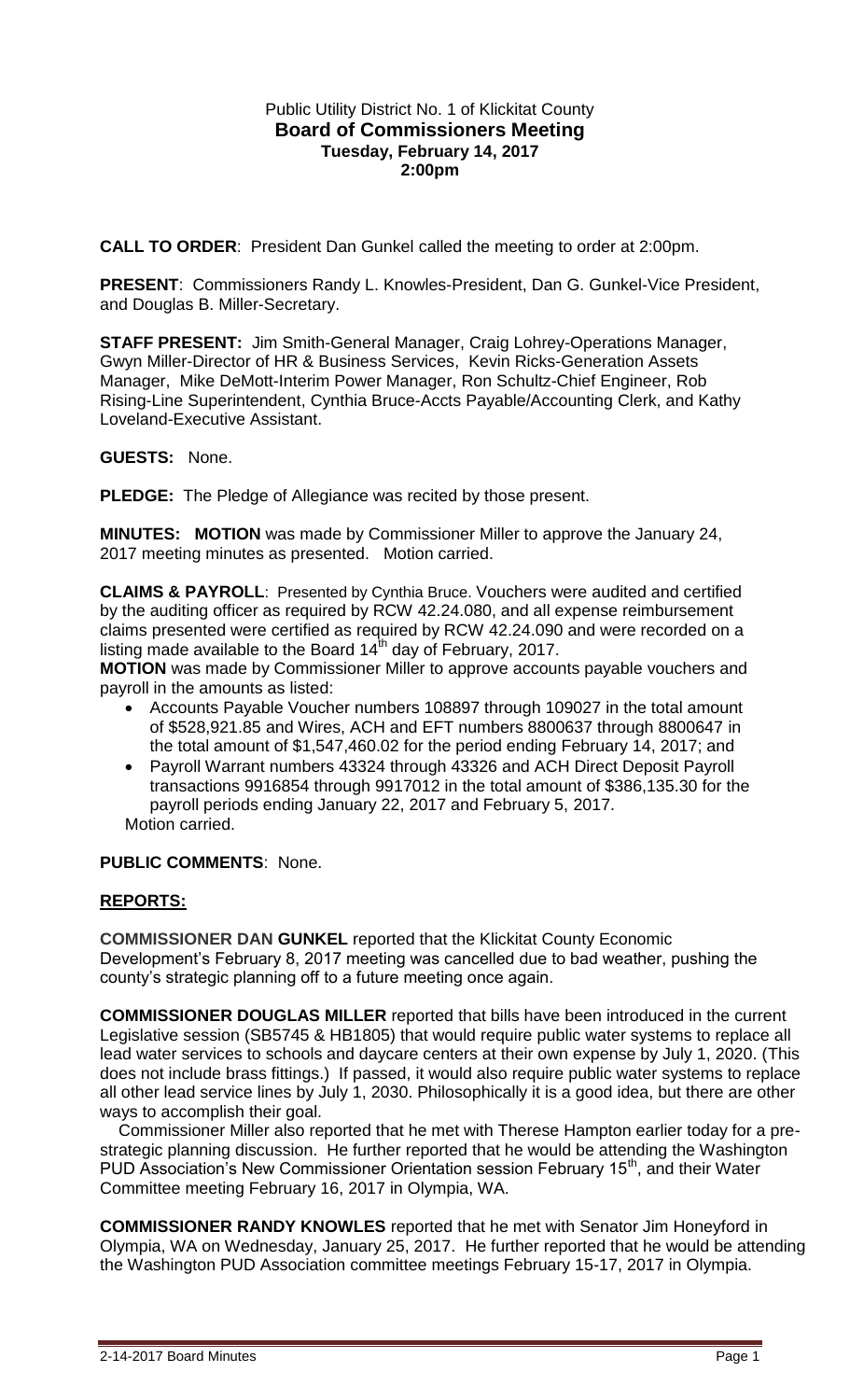#### **GENERAL MANAGER –** The complete report can be found at: [htp://www.klickitatpud.com/topicalMenu/commissioners/GM\\_Reports.aspx](http://www.klickitatpud.com/topicalMenu/commissioners/GM_Reports.aspx)

In addition to the written report, Mr. Smith presented the following information:

- Customers' High Bills After Mr. Smith's annual KPUD business presentation to the Goldendale City Council, the Goldendale Sentinel called for follow-up information and asked what to expect with ongoing bad weather. Brandy Myers contacted The Sentinel and informed them of the many resources we have been providing to our customers to prepare them for higher bills this winter. We have placed notices on our website and on our Facebook page in an attempt to alert our customers that they can expect higher bills during this type of weather. We have been attempting to do as much public outreach as possible to assist our customers.
- Community Meetings Mr. Smith noted that his message to the communities this spring in regard to budgets will be that we did not raise rates in January 2017, but there was a potential for a 3-4% electric increase in the budget. PUD staff has been working to reduce the need for a rate increase this July and are making good progress, however we will be reevaluating this again at the end of the first quarter. He will also address efforts with Cliffs water rights, LFG / RNG options as well as active budget controls. The Board agreed with Mr. Smith's approach.
- Cliffs Water Rights 101 Bar Ranch, LLC is moving along as quickly as possible with their proposed project and Ecology has stated that they are hoping to have the ROE (Report of Examination) issued by the end of April. That was not a commitment, but a desire on Ecology's part. They are currently in the public comment period which ends February 21<sup>st</sup>. A site visit for interested parties is scheduled for February  $24<sup>th</sup>$ . The potential revenue from this project has not been included in our budgets at this time.

 Commissioner Gunkel noted that Ecology has come up with a new mechanism for wells that are drilled and tied in with continuity to the Columbia River. They are trying to limit the depth of new wells to be no lower than the river elevation with the intent of limiting withdrawals from the river. Mr. Smith commented that there are also two bills in legislature that WPUDA is following closely – HB1885 which would modify regulation and mitigation of water resources provisions with regard to the roles of state and local governments; and HB1918 that would protect instream flows by modifying provisions relating to the treatment of groundwater under state water codes. While these bills do not necessarily affect us directly, they do impact development within our County.

Wishram Water Well – although the budget is tight due to well drilling bids coming in higher than expected, staff has worked and we believe that we should be at budget costs and on schedule prior to the fire season. There is a potential issue that staff is trying to mitigate. The current budget is for a 500ft well terminating in the Wanapum basalt aquifer. However if the interface to the Grand Ronde aquifer is reached prior to getting sufficient water output, there would be additional expenses for the drilling, sealing the interface zone, water treatment and facilities to house the water treatment equipment. Sharon Blodgett is looking into options for emergency funding should that scenario occur. Commissioner Knowles recommended that staff look into the possibility of obtaining funds from the LFG Improvement Fund through the County, or at least alert the county of the potential need for funds.

**GENERATION ASSETS** – Kevin Ricks presented the monthly H.W. Hill Landfill Gas Project report for January 2017, noting that the average station output was 20.01 average MWs, utilization factor was 99.14%, and reliability factor was 99.89%. Last month was the best January on record and the best month since August of 2014. The planned outage this spring is scheduled for the week of June  $5<sup>th</sup>$  with start-up June 11<sup>th</sup>. The shutdown will be limited in scope and will focus on cleaning and boroscoping to ensure we are okay operating the CTs until the end of 2017. Arc flash study by Ron Schultz is almost complete for LFG.

 An update on the landfill gas field and discussions we have been having with Republic Services was also provided to the Board. The Board asked to keep abreast of all issues in that regard in order for them to be able to make informed decisions.

 Kevin also gave an update on the McNary Hydro Fishway Project, noting that the new turbine was tested on February 11<sup>th</sup> for the first time since installment. They will start a 24-hour test run in automatic mode February 15<sup>th</sup>, followed by a 72 hour test with the plan to put it online unrestricted by the 21<sup>st</sup>. So far everything looks good, with output at 10MW.

# **AGENDA ITEMS:**

A. CALL FOR BID: Tree Trimming – **MOTION** was made by Commissioner Gunkel to authorize staff to advertise a call for bids for tree trimming and right of way clearing for 2017, with a bid opening date of March 16, 2017 at 2:00pm. Motion carried.